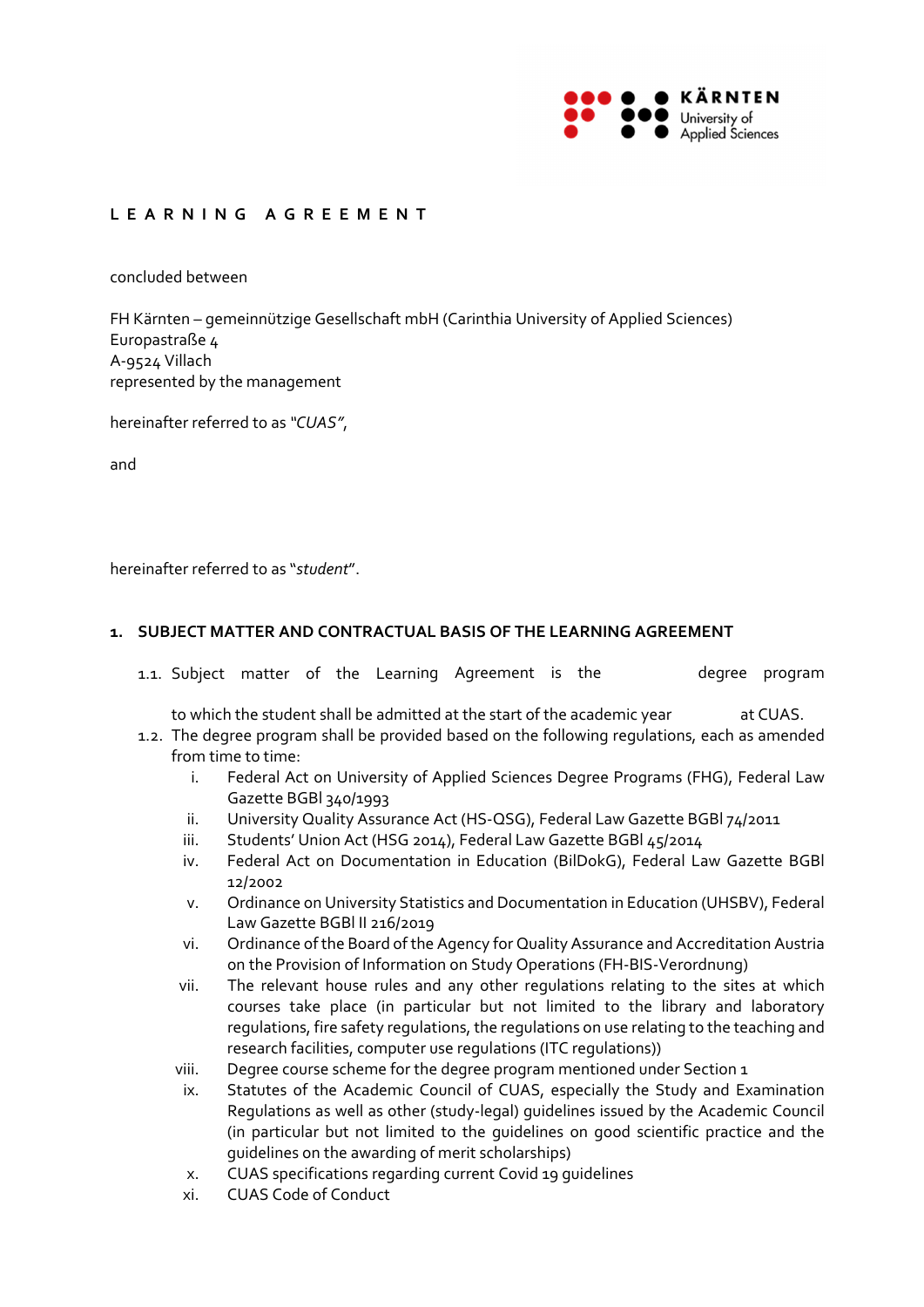

- xii. For students of a corresponding health science degree program, the relevant legal regulations governing health and health professions shall additionally apply, such as currently
	- a. the Federal Act on Medical and Technical Services (MTD‐Gesetz) as well as the UAS Study Regulations of the Federal Act on Medical and Technical Services (FH‐MTD‐AV),
	- b. the Midwives Act (Heb‐Gesetz) as well as the UAS Study Regulations of Midwifery (FH‐Heb‐AV),
	- c. the Health Care and Nursing Act (GuK‐Gesetz) as well as the UAS Study Regulations for Health Care and Nursing (FH‐GuK‐AV).
- 1.3. The legal foundations are publicly accessible, each as amended from time to time, and can be downloaded by the student from the Intranet and/or are handed out together with the Agreement.
- 1.4. CUAS is determined to ensure that the curriculum and the degree course scheme meet the requirements of the labour market, the scientific standards and the quality standards. The curriculum and/or degree course scheme may be subjected to modifications or revisions as a result of this necessary consideration and/or due to changes in the contractual basis. Amendments to the contractual foundations shall become binding for this contractual relationship the moment they take effect. Resulting from the freedom of teaching and the continual need to adjust the contractual basis to practical requirements, possible changes in law and to economic and organisational requirements, such changes or revisions are objectively justified and shall have no effect on the validity of this Agreement. The student shall acknowledge that such amendments as well as revisions are justified from the point of view of the freedom of teaching.

# **2. RIGHTS AND OBLIGATIONS OF CUAS**

- 2.1. CUAS shall have the duty to plan and implement the UAS study programme for the duration of a full course of university education, provided that enough qualified students can be admitted. CUAS shall have the duty to ensure that degree programs are running smoothly, so that the degree program can be successfully completed within the prescribed period of study. If the selected CUAS degree program is unable to admit the number of students needed to conduct the degree program, CUAS shall be entitled to prevent the UAS degree program from starting and terminate the Learning Agreement due to the lack of sufficient qualified students. Students affected shall be informed of this promptly. In such cases, an already paid tuition fee shall, in all events, be refunded to the student.
- 2.2. CUAS shall have the duty to issue a student ID card and, at the end of each semester, provide performance records (Transcripts of Records) and issue performance‐based degree certificates.
- 2.3. CUAS shall have the duty to enable the student to download and print a corresponding performance record via "aCTIons", the administrative system of the degree program, no later than four weeks after performing all of the grade‐relevant work in a course and/or module. Final examination documents and other confirmations due to the termination of the contract will be immediately issued by CUAS once the student has ensured that there are no open claims to be settled (such as costs incurred by not returning books, lab garments or keys, open fees, open excursion costs or any other costs incurred for CUAS).
- 2.4. If the degree program includes areas of specialisation, a study place can only be provided if such a place is available. If the number of registrations for a certain area of specialisation is higher than the available study places, the places are awarded in accordance with a separate selection procedure based on criteria that are defined in the degree program and shall be communicated to the student in good time. In addition, CUAS cannot guarantee that an area of specialisation can be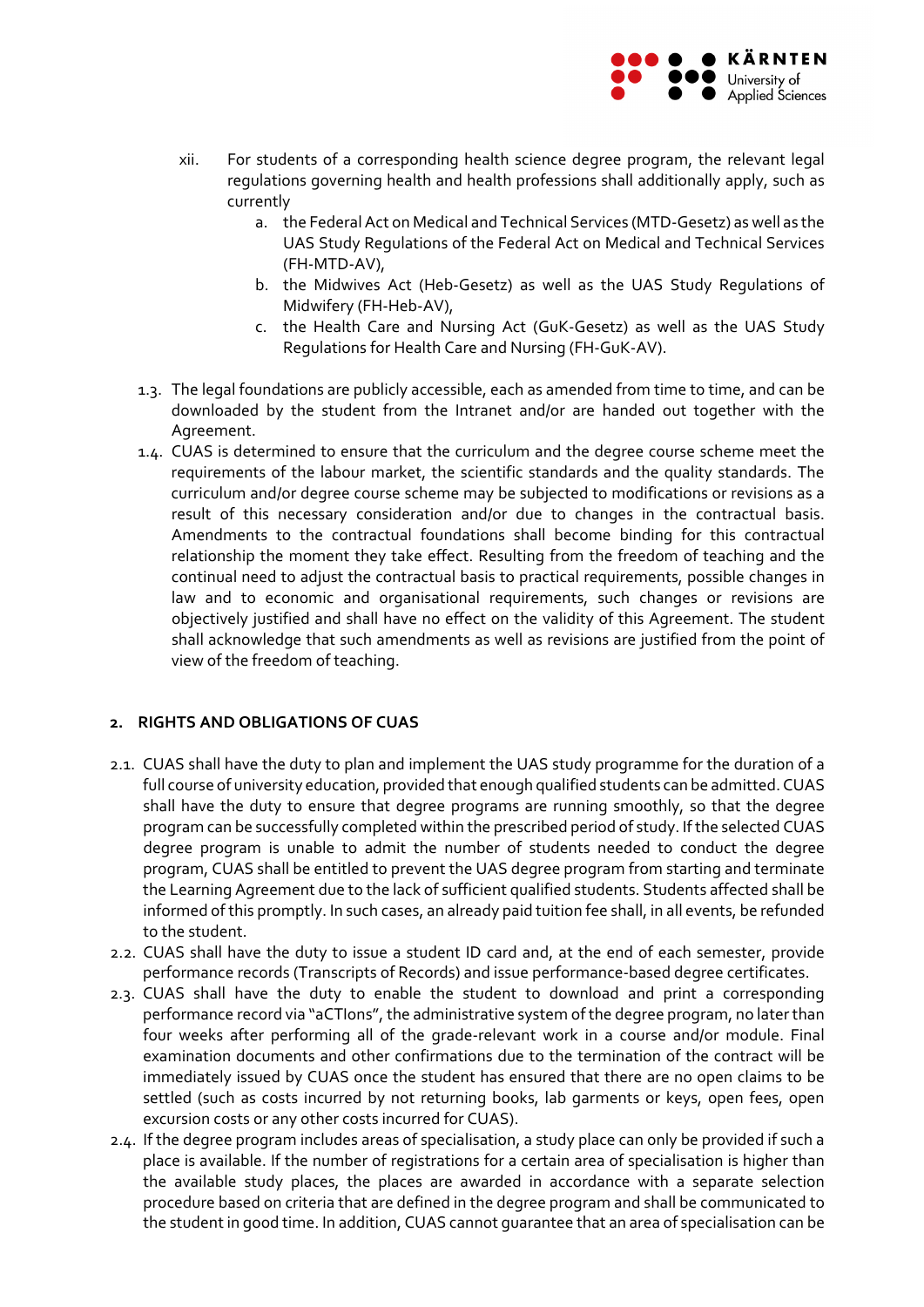

organised and made available. Accordingly, the student shall not have the right to a place in a certain area of specialisation.

- 2.5. The place of study results from the chosen UAS degree programme and can be changed or relocated unilaterally by CUAS. Irrespective of that, individual parts or areas of the degree program, as well as individual courses and/or modules, may also take place outside of the specific place of study at another location or place. Individual courses or modules may also be held exclusively online in a "virtual classroom". In such cases, CUAS shall have the duty to inform the students of such changes as soon as possible. It shall be the sole responsibility of the student to organise travel to such location.
- 2.6. Should one or multiple course(s) be cancelled or postponed due to illness of the instructor, force majeure or any other unforeseen events, the student shall have no right to the implementation of the course(s). In such cases, CUAS shall not be liable for the reimbursement of any costs whatsoever - except in the case of wilful intent and gross negligence. In the event of force majeure, CUAS shall reserve the right to alter and/or adjust teaching and study operations to suit the circumstances resulting from the event of force majeure.
- 2.7. Education at CUAS may include field trips. Travel in the context of field trips shall take place at the students' own risk; CUAS shall not be held liable for damages of any kind.
- 2.8. CUAS has the duty to subject personal data to computer‐assisted processing and forward statistical personal data in the context of the applicable laws and regulations (specifically the Education Documentation Act, Bildungsdokumentationsgesetz). Processing of personal data only takes place at CUAS if there is a standard basis for such processing, as defined in the Data Protection Act (specifically a declaration of consent or contract fulfilment/ fulfilment of a legal obligation).
- 2.9. For students to be admitted to health science degree programs, CUAS shall have the additional duty to demand evidence that the student is medically fit by presenting a medical certificate using a standardised form. Proof of integrity (clean (criminal) record) is also to be demanded. The student must submit these certificates to the degree program director before starting the degree program. Such certificates, however, must meet the terms of the Data Protection Act by exclusively confirming the student's fitness and not disclosing any medical reports of specialists.

# **3. RIGHTS AND OBLIGATIONS OF THE STUDENT**

#### **3.1.TUITION FEE AND STUDENT‐UNION FEE**

- 3.1.1 Pursuant to § 2 subsection 2 of the FHG, CUAS is entitled to collect a tuition fee amounting to EUR 363.36 per semester. If the legislator increases the tuition fee specified in § 2 subsection 2 of the FHG, CUAS shall have the right to increase the tuition fee to the same degree.
- 3.1.2 Pursuant to § 4 subsection 10 of the FHG, the student is a member of the Austrian Student Union. Accordingly, CUAS has the duty to collect a student‐union fee per semester in the respective amount (§ 38 HSG 2014), which is then transferred to the Austrian Student Union. The student-union fee is also collected for each semester in which an interruption of studies is requested and approved.
- 3.1.3 The request for payment will be sent to the student's e‐mail account. It states the amount payable and a personal accounting number.
- 3.1.4 The amount payable according to the electronic request for paymentis to be transferred to the account of CUAS in a single payment transaction. When paying, it is mandatory to enter the accounting number included in the payment request into the customer data field. Failure to add this information will lead to delays in further processing. Payment is exclusively made into the account intended for this purpose.
- 3.1.5 The tuition fee and the Student-Union fee are payable in advance and within the payment period specified in the payment request. In the event that the tuition fee is not paid in time, the student is granted a period of grace (does not apply to first semester students). If the fee is paid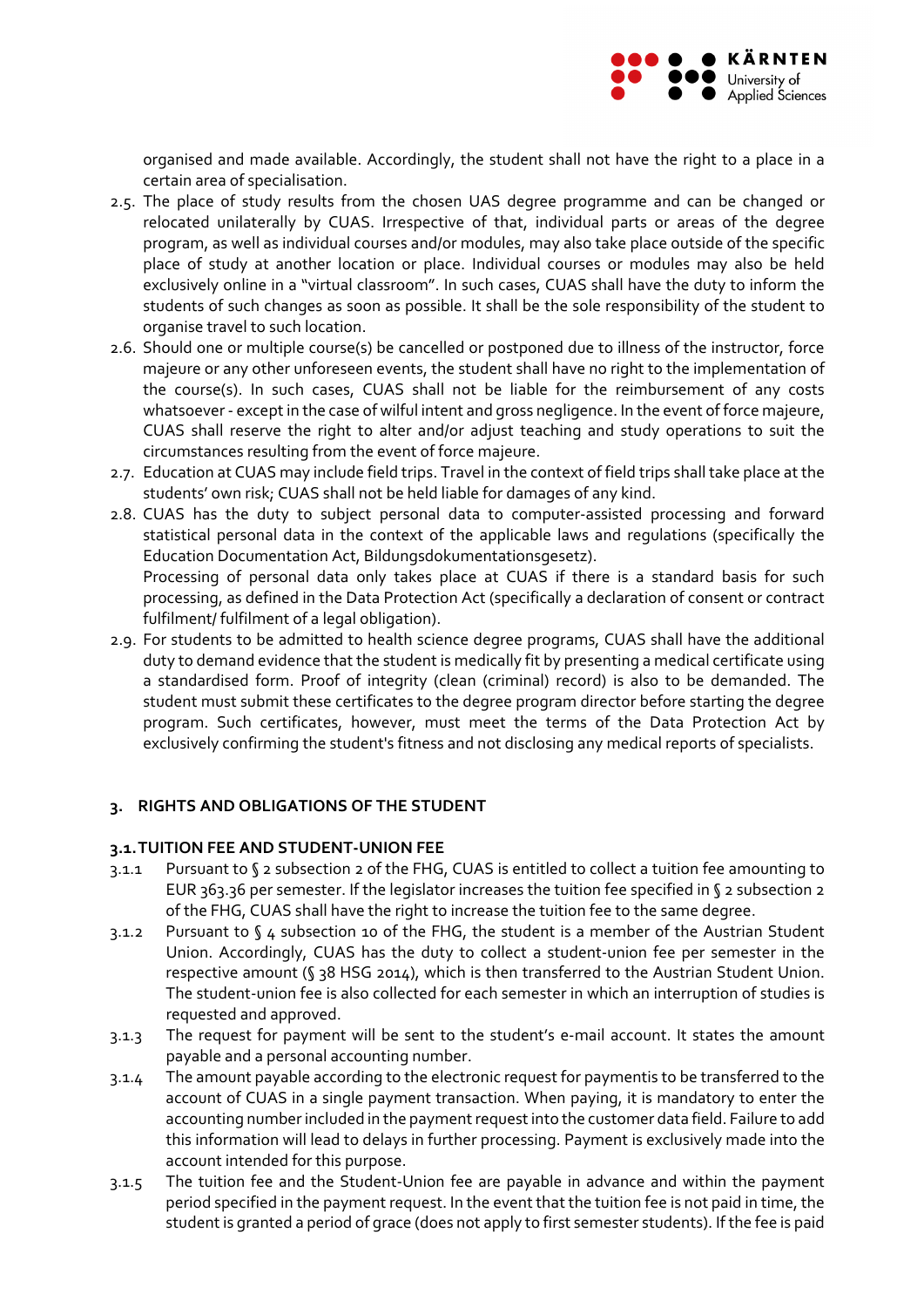

within the period of grace, the amount of tuition fee is increased by 10%. If the tuition fee is still not paid by the end of the period of grace, this Learning Agreement ends automatically.

- 3.1.6 No tuition fee needs to be paid for times for which the degree program director has granted an interruption of studies in writing.
- 3.1.7 The reimbursement of an already paid tuition fee is basically only possible for applicants who waive their intention of commencing studies before they register. A written application is required if the fee is to be reimbursed. The application form is available at the administration office ofthe CUAS degree program. The relevant administration office must be in receipt ofthe application by October 31 (in case of winter semester) and by March 31 (in case of summer semester), the latest. If the application is submitted in time, the student agrees to receive a refund by bank transfer with the effect of discharging the debt of CUAS. At CUAS's option, the transfer can be paid either (i) into the identifiable account of the payer, or (ii) using correct and complete bank details disclosed by the applicant(s) himself/themselves. If the application is approved, the tuition fee less a processing fee amounting to €100.00 shall be reimbursed by early December for the winter semester and early May for the summer semester. There is no legal right to reimbursement.
- 3.1.8 The reimbursement of an already paid in Student‐Union fee is basically carried out via the Austrian Student Union ("Österreichische Hochschülerschaft").

## **3.2.Further obligations**

Specifically, the student shall have the duty to

- comply with the Learning Agreement and its contractual foundations in terms of Section 1, particularly the Study and Examination Regulations and the house rules as amended from time to time.
- attend the courses and modules according to the degree course scheme, meet the attendance requirements as specified in the Study and Examination Regulations by using the attendance monitoring systems as applied by CUAS, participate actively and positively in the study courses and observe the degree course scheme and the examination and assignment deadlines in accordance with the Study and Examination Regulations.
- give notice of illness or other reasons preventing them from attending courses in due time and provide proof accordingly. Excuses or medical certificates (only doctor's certificates without any medical reports or diagnoses from specialists) have to be presented as defined in the Examination Regulations.
- specify in full any sources used when writing papers, in particular final papers and theses, and use the course materials made available to them for personal purposes only and not forward them to others.
- observe the regulations on use relating to the teaching and research facilities, the instructions given by the responsible persons, the safety-related provisions and/or the instructions given by the staff responsible for safety and ensure compliance (rules and regulations in relation to the building, fire protection, laboratory, library, computer use regulations (ITC regulations), each as amended from time to time).
- deal with the other students, the teaching staff and all other persons who they have contact with in the course of their studies in a respectful way and adjust their behaviour to the rules of the CUAS Code of Conduct, and ensure that the teaching and research activities of an open‐minded educational institution are not impeded.
- pay all fees in due time, otherwise CUAS shall be entitled to refuse the issue of final documents.
- participate in writing in the anonymous evaluations conducted by CUAS with the purpose of actively helping to shape the further advancement of degree program and teaching.
- use the created IT user account, e‐mail address and access to the Internet exclusively for study purposes. It is forbidden to forward the password for the student account to others.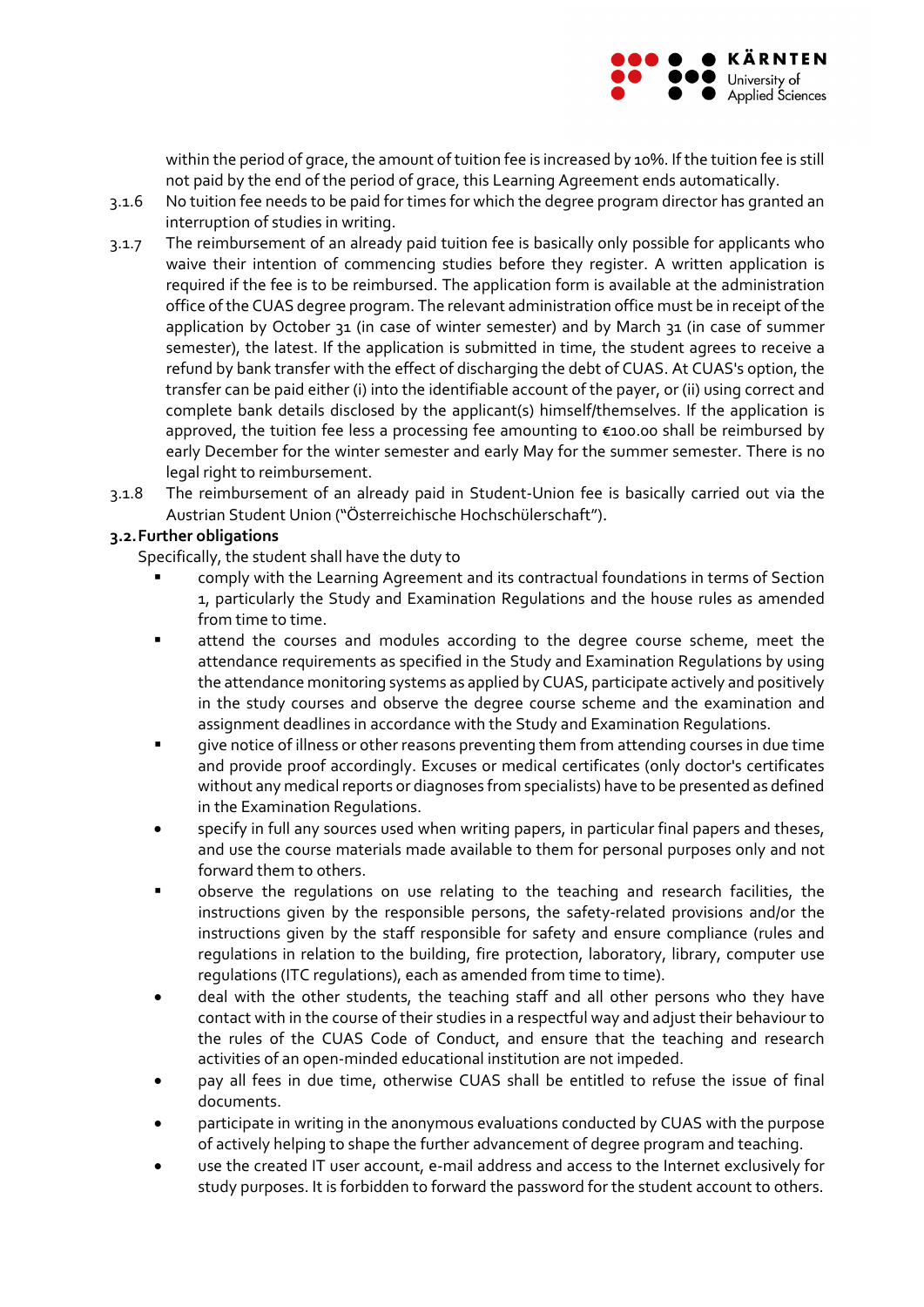

## **3.3.Additional study requirements**

Due to the study requirements created by the legislator or other legal foundations, the learning agreement between the student and CUAS may be linked to the fulfilment of additional study requirements (such as proof of an existing immune status/preventive vaccinations) by the student. CUAS as well as internships for the completion of compulsory internships provided for in the curriculum can link the possibility of completing the degree program to the fulfillment of these additional study requirements. If these requirements are not met, it may not be possible to complete the internship or degree program. CUAS informs the student about the necessary requirements in due time, but does not assume any liability in case the student does not fulfill the study requirements in time or does not fulfill them completely. The student is solely responsible for fulfilling the study requirements.

## **4. USE AND PROCESSING OF DATA, DILIGENCE AND CONFIDENTIALITY**

- 4.1. CUAS is obligated and entitled to process and transfer personal data to the extent permitted by applicable law. This particularly includes the processing of personal data for fulfilling the contractual obligations of CUAS or students and the processing and transfer of personal data pursuant to the requirements of the University of Applied Sciences Act (FHG), the Educational Documentation Act (Bildungsdokumentationsgesetz) and the Ordinance on University Statistics and Documentation in Education as well as the Austrian Union of Students Act (HSG) 2014. For that reason, the student is required to CUAS of his/her personal data to the extent that CUAS requires such data to fulfil legal and contractual obligations.
- 4.2. The student shall immediately notify CUAS of any changes to the supplied personal data, in particular to second name, place of residence and/or address for service.
- 4.3. CUAS shall provide the student with a student e‐mail address within the scope of the IT user account set up for him/her. All notifications via e-mail from CUAS to the student shall be sent exclusively to this e‐mail address. The student acknowledges this as proper delivery by CUAS.
- 4.4. In terms of modern and high‐quality education, CUAS is increasingly using e‐learning. In order to provide and improve e-learning resources, it is necessary to process the students' personal data. Information about scope and purpose of each respective data processing activity is provided in the platform‐specific usage rules in accordance with the relevant legal data protection regulations. The use of e-learning resources is required for particular courses and may in future become a mandatory requirement for further courses as well. If students refuse to use the provided e‐ learning resources or to have their personal data processed in the context of such use, it will not be possible for them to complete such courses, and in some cases it may not be possible for such students to complete the degree program.
- 4.5. The student shall have the duty to keep strictly confidential
	- any UAS‐related information of employees or students of CUAS or other persons,
	- business or trade secrets of CUAS,
	- research and development activities and results,

which they might become aware of in the course of their studies, and not to disclose them to third parties.

- 4.6. In the course of a work placement or project‐related internship or a job with a cooperation partner of CUAS, the student shall additionally have the obligation of secrecy and shall maintain data confidentiality in view of any personal data he/she becomes aware of (in particular client data), business secrets of CUAS as well as any such data of the host organisation.
- 4.7. The student has the duty to treat any equipment, library media (print and e‐media), keys or other materials made available to him/her in the course of his/her UAS study programme with utmost care and exclusively according to their intended study-related purposes. The student has the duty to report any damages that may have occurred to UAS property. In the case of theft, loss or damage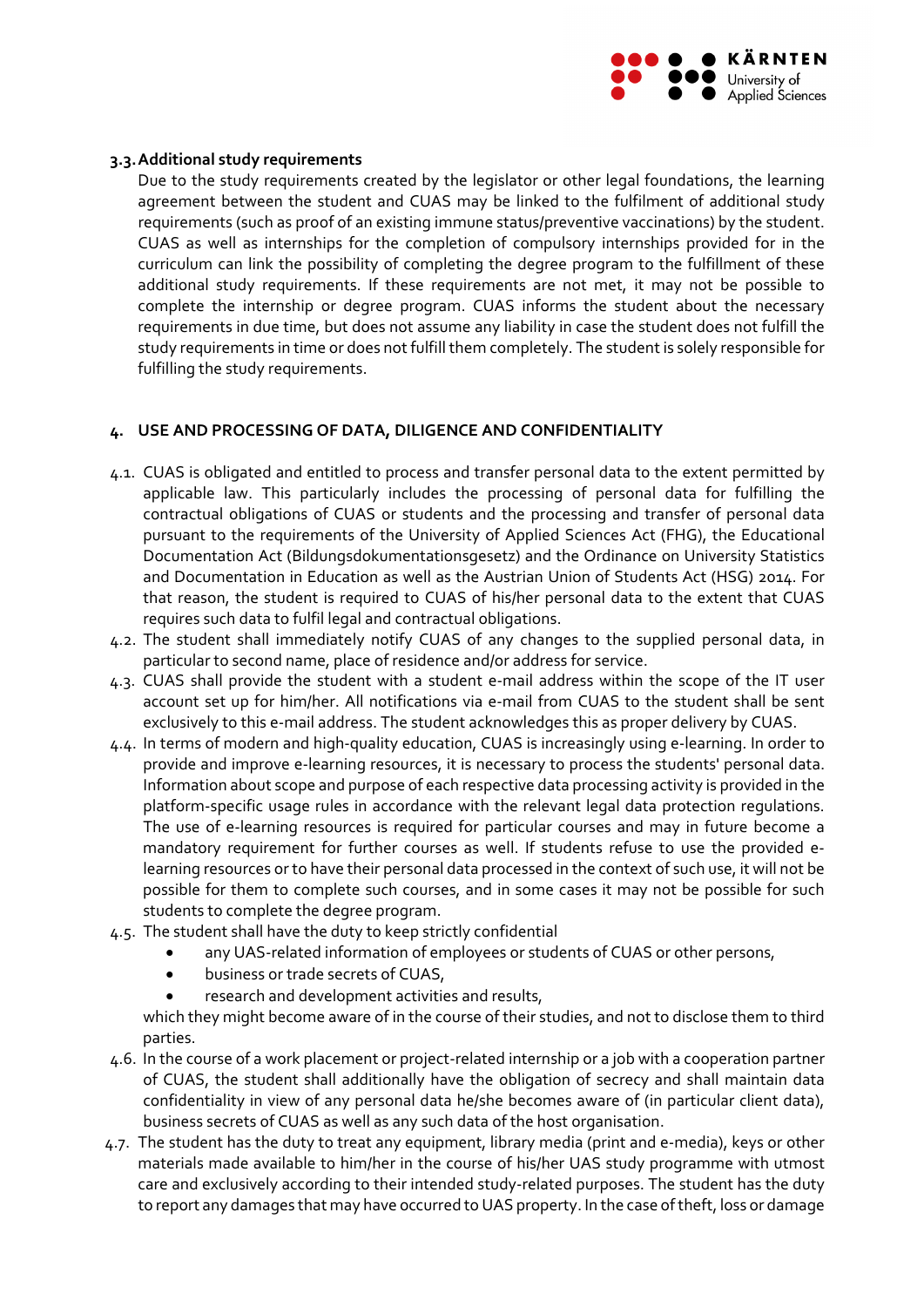

of objects which the student carries with him/her, particularly of valuables, CUAS shall assume no liability.

4.8. The student additionally has the duty to return any equipment, library media (print or e‐media), keys or other materials, which he/she was provided with in the context of a CUAS degree program, without delay if he/she discontinues his/her studies prematurely. Upon completion of the degree program, any materials provided are to be returned to the respective administrative CUAS degree program office immediately after the final examination. At all events, such materials must be returned before the academic graduation ceremony is held. Unless you have a certificate of discharge from the library and the facility management (if keys are handed out for rooms intended for educational purposes), no final certificates will be issued.

## **5. INTELLECTUAL PROPERTY**

## 5.1. **Teaching and study materials**

Any teaching or study materials provided in the context of teaching, study courses or examinations shall remain the intellectual property of the CUAS and/or the respective author as originator. Unless any other regulation can be derived from the respective contents of the teaching and studying materials, any use exceeding the limitations to copyright (e.g. copies or other reproductions for own use, citations of individual passages of a published literary work, etc.) and, consequently, any use of any materials of the CUAS infringing the provisions of copyright law without the express written approval of the CUAS or the author is not permitted.

Infringement of copyright law may cause the legitimate author and/or CUAS to assert claims for damages and/or lead to the termination of this Agreement.

## 5.2. **Filming, photography and tape recordings**

- 5.2.1.The student acknowledges that filming, photographing, making tape recordings or any other types of records of teaching activities are not permitted without the prior approval of the lecturer. This particularly applies to posting such recordings on which other people can be recognised on the Internet or on social networks. In such cases, the consent of any audibly and/or visually recognisable persons must be obtained beforehand.
- 5.2.2. CUAS is entitled to use pictures and videos including audio recordings which were created in the course of the education at CUAS (for example as part of courses, field work placements) by and/or by means of the student, with the prior consent of all persons to be seen and/or heard on the recordings and free of charge. The student shall transfer all use and exploitation rights to such pictures and/or videos including audio recordings to CUAS unrestricted in terms of time, place and content (including but not limited to continued and repeated processing, reproduction, provision and exploitation).
- 5.2.3.CUAS also offers events outside of curricular study operations, in which students can participate. The student approves (§ 78 copyright law) that photos and videos including audio recordings created during the study course or when attending such courses held by CUAS are used for marketing purposes to the extent required, unrestricted in terms of time and place and without any separate compensation being payable.

#### 5.3. **Intellectual property of the student**

5.3.1.Any works created independently by students in the context of their degree program's teaching, study courses or examinations shall remain the intellectual property of the students. The student shall grant CUAS the right to use all works created by him/her in the course of the degree program free of charge and unrestricted in terms of time, place and content for research and teaching purposes, i.e. for teaching at CUAS. This right includes the right to editing them and make them accessible on online networks, specifically the Internet, as well as on online platforms, in databases or other storage systems.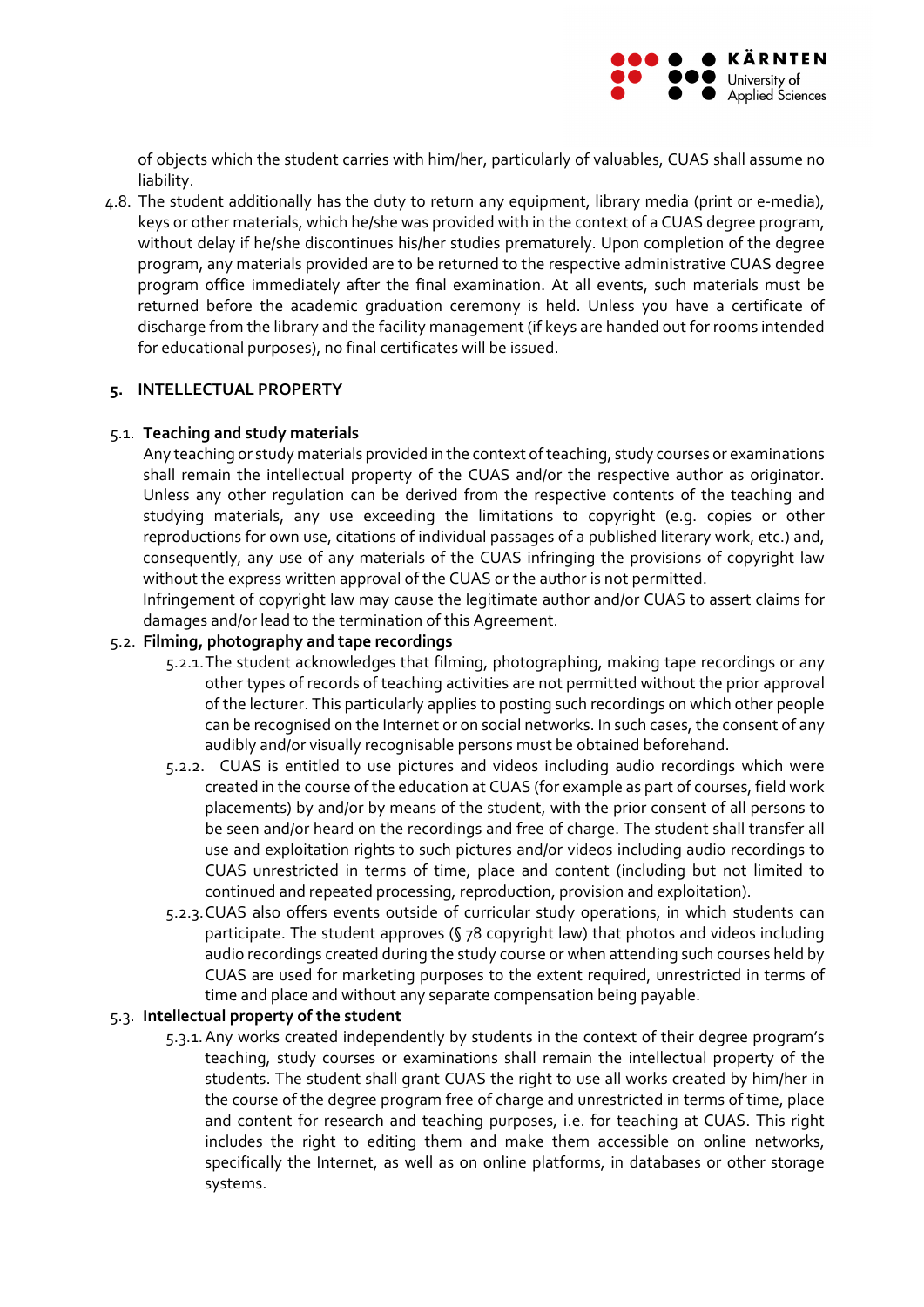

5.3.2. Due to the publication requirement pursuant to §19 subsection 3 of the FHG, the student shall grant CUAS the right of publication with regard to his/her final thesis (bachelor or master's thesis/theses), which also includes naming the student as author.

The right of publication of CUAS is unrestricted as to time and space and also includes the following rights:

- the right of reproduction and distribution of the work;
- the right to enter the work in databases and other storage systems (also electronically), thereby making them accessible to third parties;
- the right to edit the work. The publication of an edited version of a final thesis, however, requires a note indicating that it was edited and the consent of the author. The student may only refuse to give his/her approval if the edited version is shown to have content‐related mistakes and if the editing fails to preserve the work's unique intellectual character.
- 5.3.3.In accordance with § 19 subsection 3 of the FHG, the student is entitled to apply for the use of the thesis to be withheld for a maximum of five years from the time of delivery to CUAS. CUAS shall accede to this request if important legal or economic interests of the student or a third party are at risk. In this case, CUAS shall waive its right of publication for the duration in which the use of the thesis/theses is ruled out.
- 5.3.4.The student shall transfer to CUAS exclusively all rights to other project‐related work results (in particular works in terms of copyright), which are achieved as a result of the student's participation for third parties during the degree program.

# **6. TERMINATION OF THE LEARNING AGREEMENT**

- 6.1. The Learning Agreement shall end automatically upon successful completion of the UAS degree program.
- 6.2. The Learning Agreement shall end automatically upon negative assessment of the student's last possible exam resit except in the event that the study year is repeated as defined in the Study and Examination Regulations.
- 6.3. The Learning Agreement shall end automatically if the student's UAS degree program admission requirements are no longer met.
- 6.4. If both parties to the contract agree, the cancellation of the Learning Agreement is possible at all times without the need to state reasons.
- 6.5. The student is permitted to terminate the Learning Agreement in writing at any time without having to state reasons.
- 6.6. The student is entitled to withdraw from the Learning Agreement within 14 days after conclusion of the contract without stating reasons. If the Learning Agreement was concluded by means of distance selling (e.g. by telephone, e‐mail or Internet), the student is entitled as a consumer under the Consumer Protection Act (KSchG) to withdraw from this Agreement in accordance with  $\sqrt{3}$  11 FAGG within 14 calendar days of conclusion of the Agreement without giving reasons by means of a clear declaration (e.g. letter, fax or e‐mail), e.g. using the withdrawal form in Appendix 1. Saturdays, Sundays and public holidays count towards the calculation of the deadline. It is sufficient if the notice of withdrawal is sent within the deadline (the date of the postmark is decisive). The withdrawal from the contract must be addressed to "FH Kärnten ‐ gemeinnützige Gesellschaft mbH, Europastraße 4, 9524 Villach".
- 6.7. The Learning Agreement may be terminated on the part of CUAS, specifically if the student
	- fails to pay the tuition and/or Student‐Union fee due each semester by the due date.
	- fails to pass a course with positive assessment within the periods specified in the Examination Regulations;
	- violates one of the contractual foundations mentioned in Section 1, specifically if the Study and Examination Regulations are violated or the house rules;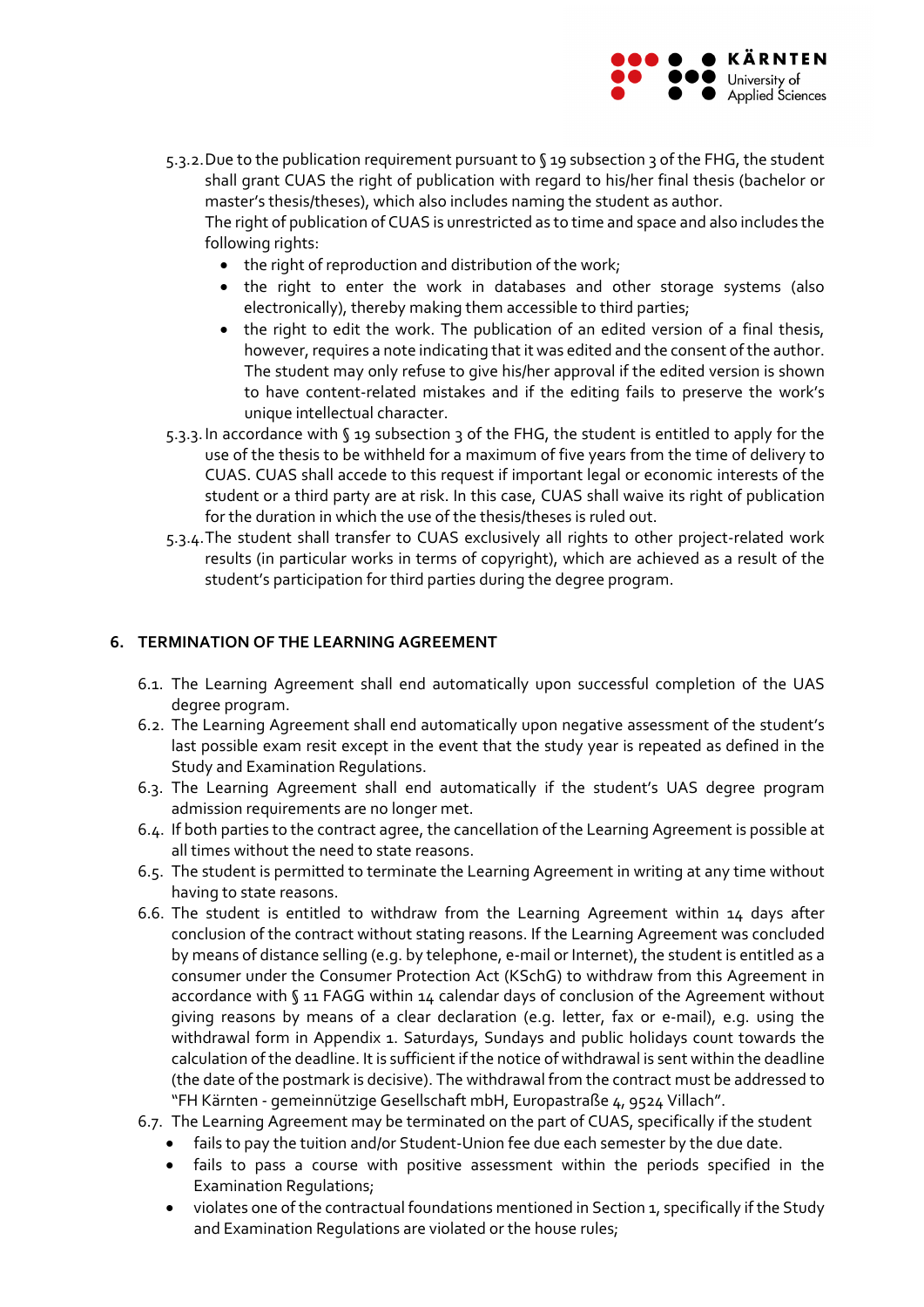

- exhibits a behaviour that harms the basis of trust, such as forgery of documents, signature fraud, cheating;
- behaves in a way that adversely affects study operations;
- exhibits repeated acts of misconduct (after being warned by instructors, degree program directors or the Academic Council) towards teaching staff, students or other persons;
- exhibits a behaviour that seriously damages the public image of CUAS.
- violates essential obligations including but not limited to unexcused absences from the study programme and/or absenteeism, plagiarism, insufficient or non‐completion of a required field work placement
- interrupts a degree program without such interruption being applied for or granted, or if after a granted interruption the degree program is no longer offered in a form that would enable re‐admission.
- 6.8. The Learning Agreement can also be terminated by CUAS if the funding institution, which provides subsidies to finance the degree program, for whatever reasons stops making payments.

# 6.9. **Effects of terminating the Agreement**

- 6.9.1.After termination of the Agreement, the student is issued an exmatriculation statement ("Abgangsbescheinigung") upon application. A transcript of records, which includes all successfully passed exams required forthe UAS degree program, must be attached to the exmatriculation statement.
- 6.9.2. It is not possible for the student to be readmitted to the degree program if this Agreement ended automatically due to the negative assessment of the student's last possible exam resit orif CUAS ended this Learning Agreementin accordance with Section 6.7.
- 6.9.3. Sections 4 and 5 of this Agreement shall remain valid even after termination of the Agreement.

# **7. FINAL PROVISIONS**

- 7.1. This Learning Agreement and all rights and obligations arising therefrom shall be governed by the law of the Republic of Austria excluding the international conflict‐of‐law rules. For all disputes arising from and in connection with this Learning Agreement, it is agreed that the court with subject-matter jurisdiction at the registered office of CUAS (Villach) shall have exclusive jurisdiction. By way of derogation, pursuant to § 14 KschG (Consumer Protection Act), the place of jurisdiction for legal action against the student is his/her place of residence or habitual abode or place of employment, provided it is in Austria. Furthermore, § 18 subsection 1 of the EugVVO (Council Regulation on Jurisdiction and the Recognition and Enforcement of Judgements) shall apply.
- 7.2. For purposes of interpretation, if this contract is also issued in languages other than German (translation), only the German version shall be the authentic version.
- 7.3. This Learning Agreement does not constitute a basis for any kind of employment relationship. Labour‐law provisions shall not be applicable to this contractual relationship.
- 7.4. Any modifications to this Learning Agreement including this provision shall be in writing. No verbal side arrangements have been made. Any agreements made previously shall lose their validity upon the signature of this Learning Agreement.
- 7.5. If any provision of this Learning Agreement shall be invalid, this shall not affect the validity of all other provisions. The invalid provisions shall be regarded as replaced by such valid provision that as closely as possible reflects the economic purpose that the parties hereto had pursued with the invalid provision.